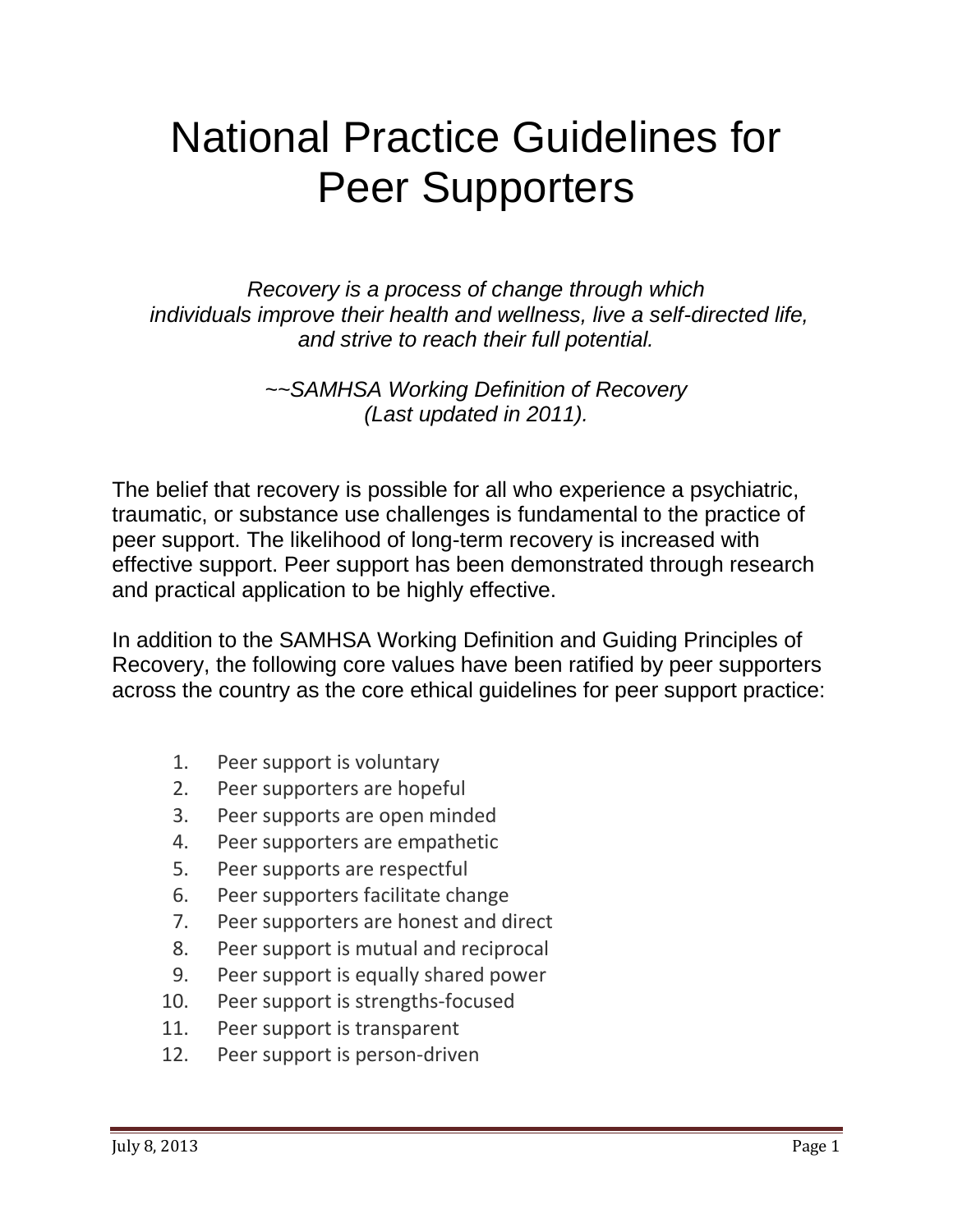The peer support workforce is at a critical time in its development. Research reveals that peer support can be valuable to those overcoming mental health and substance addictions challenges and their families. Thousands of peers have been trained and are working in a wide variety of settings, but questions remain regarding peer roles, duties and philosophies.

In an effort to create broader understanding, reduce workplace tensions and frustrations and develop effective peer support roles, a universal set of practice standards is necessary. Such standards will enable peer support workers, non-peer staff, program administrators and developers, systems administrators, funders, researchers and policymakers to better understand peer supporter values, and the appropriate roles and tasks that can and should be carried out by peer support workers in a manner that benefits all.

Professional practice standards generally have three basic components: 1) practice guidelines, 2) identification and description of core competencies and 3) ethical guidelines or a code of ethics. This project focused on practice guidelines, which are being shared with other organizations with the intention of providing the remaining two components.

A consortium of stakeholder organizations, led by the International Association of Peer Supporters, has developed a draft of practice guidelines for peer supporters. The guidelines are designed to honor the diverse settings in which peer supporters work, the tasks peers are asked to perform and to create guidelines for an emerging peer support workforce that is built upon the strengths and recovery principles peer supporters embody.

Vital to this process is a diverse advisory group that includes representatives from mental health and substance addictions fields as well as from family support and cultural organizations.

The standards are value based; that is, they are directly derived from the values peer supporters agree on and hold most dear. The process to gather the values and develop these standards is intentionally inclusive and includes: 1) website solicitations for input, 2) newsletter and e-mail communication to solicit input and report progress, 3) focus groups, 4) surveys, 5) informal gatherings of peer supporters and 6) a literature search and review. Representatives from many stakeholder organizations are acting in an advisory or steering capacity.

Six focus groups have been conducted across the U.S. and more than 800 people have responded to surveys. Surveys have been translated into Spanish with outreach to the mental health, substance abuse, Latino, African-American and Military Veteran communities. Respondents have been remarkably consistent (98%) in their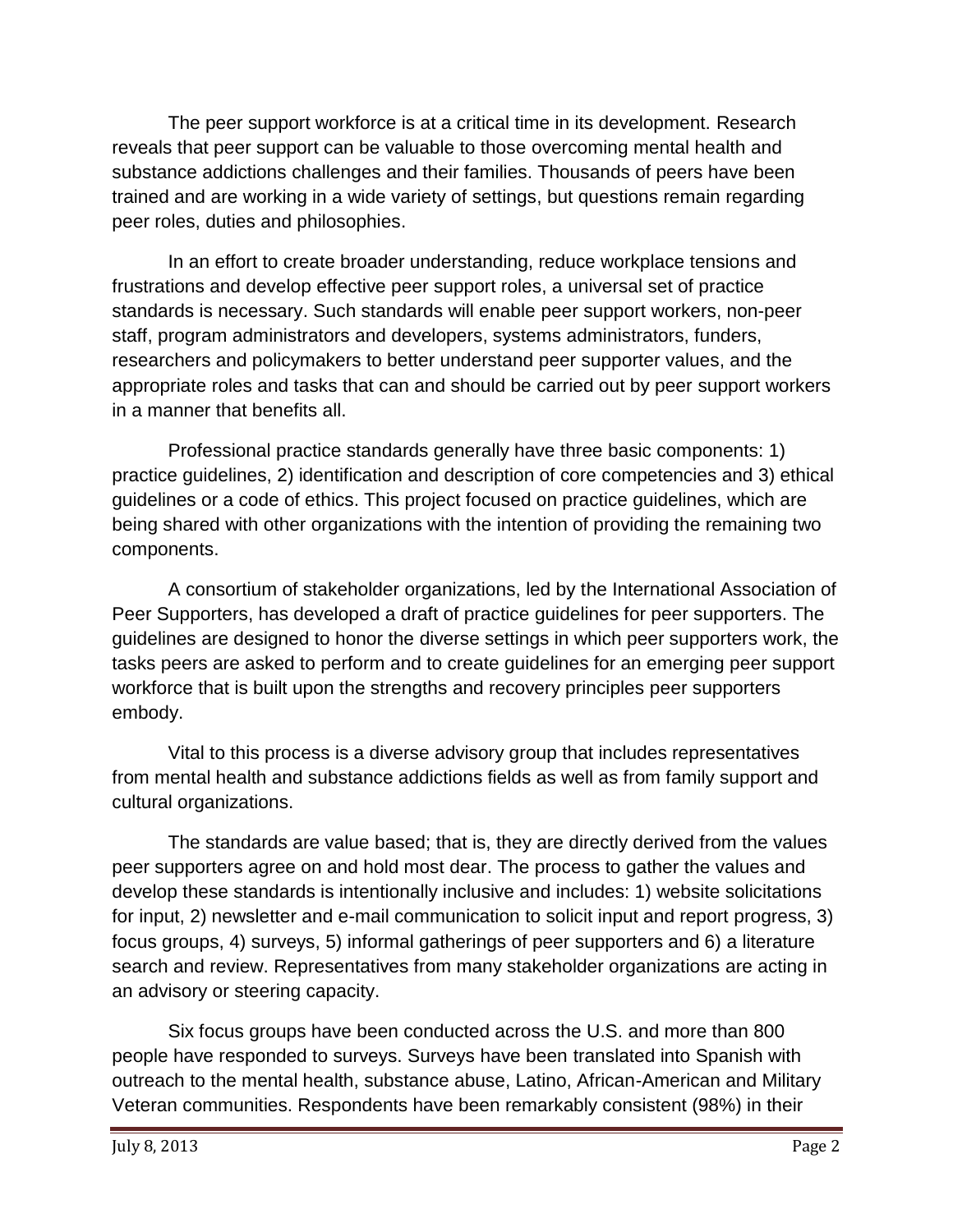approval of key values for practice standards development. From these values, draft guidelines were written by members of the advisory group.

The draft guidelines were reviewed by peer supporters and underwent yet another review by the advisory group. The "solid" draft of practice standards is part of this document. The process, however, will remain dynamic for some time as ongoing review will likely result in modifications over time.

In addition to a value based product, the guidelines will be framed in a human rights context. Below is a passage from the World Health Organization's Quality-Rights tool kit.

In many countries, the quality of care in both inpatient and outpatient facilities is poor or even harmful and can actively hinder recovery. The treatment provided is often intended to keep people and their conditions 'under control' rather than to enhance their autonomy and improve their quality of life. People are seen as 'objects of treatment' rather than human beings with the same rights and entitlements as everybody else. They are not consulted on their care or recovery plans, in many cases receiving treatment against their wishes. $<sup>1</sup>$ </sup>

The preceding statement supports the need for change and also provides a framework for understanding the roles and functions of peer supporters. Ultimately, quality behavioral health care is a matter of social justice and peer supporters are playing a vital role in ensuring that quality.

Although the roles of peer supporters are many and diverse, within primary and behavioral healthcare, there are common values and practices for all. While language and some practice aspects may differ, fundamental values cut across all peer support.

The goals of national practice guidelines include:

- The identification of guidelines for developing appropriate and meaningful job descriptions.
- Providing a foundation upon which peer support core competencies can be identified.
- Creating a basis for peer support ethical guidelines.
- Creating a foundation for a potential national credential.

l

<sup>&</sup>lt;sup>1</sup> WHO Quality-Rights tool kit to assess and improve quality and human rights in mental health and social care facilities. Geneva, World Health Organization, 2012.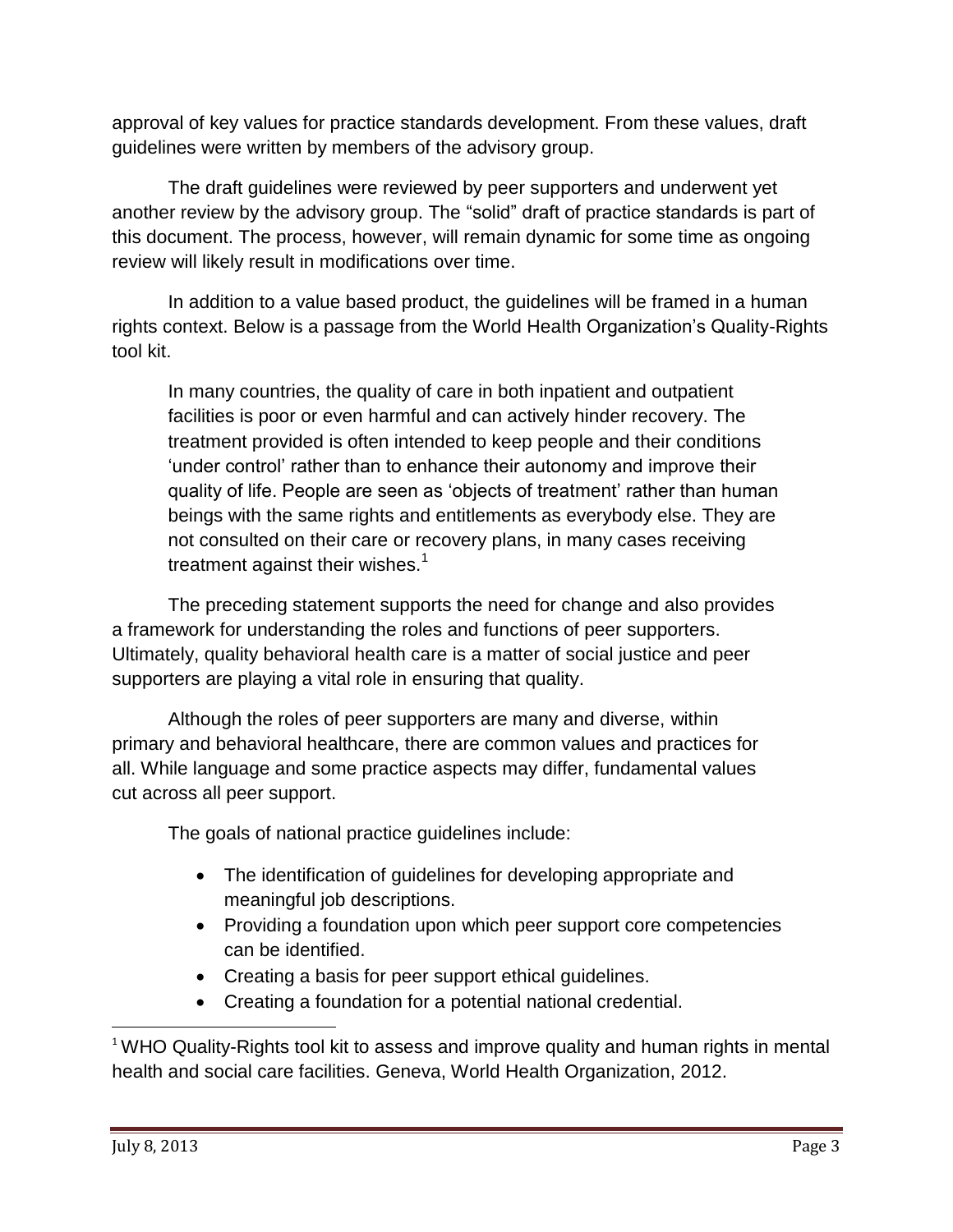- Facilitating reciprocity policies (recognized in multiple states).
- Providing information that could be used to examine peer supporter training curricula.

### **PRACTICE GUIDELINES**

With nearly 1,000 peer supporters responding to surveys and participating in focus groups, 12 key values were identified and validated as a basis for this work. Those values include:

| <b>ETHICAL GUIDELINES</b>                                                                                                                                                                                                                                                                                                                | <b>PRACTICE GUIDELINES</b>                                                                                                                                                                                                                                                                                                                                                                                                                                                                                                                                                                                                                        |
|------------------------------------------------------------------------------------------------------------------------------------------------------------------------------------------------------------------------------------------------------------------------------------------------------------------------------------------|---------------------------------------------------------------------------------------------------------------------------------------------------------------------------------------------------------------------------------------------------------------------------------------------------------------------------------------------------------------------------------------------------------------------------------------------------------------------------------------------------------------------------------------------------------------------------------------------------------------------------------------------------|
| Peer support is voluntary                                                                                                                                                                                                                                                                                                                | <b>Practice: Support choice</b>                                                                                                                                                                                                                                                                                                                                                                                                                                                                                                                                                                                                                   |
| Recovery is a personal choice. The<br>most basic value of peer support is<br>that people freely choose to give or<br>receive support. Being coerced,<br>forced or pressured is against the<br>nature of genuine peer support. The<br>voluntary nature of peer support<br>makes it easier to build trust and<br>connections with another. | 1) Peer supporters do not force or coerce<br>others to participate in peer support<br>services or any other service.<br>2) Peer supporters respect the rights of<br>those they support to choose or cease<br>support services or use the peer<br>support services from a different peer<br>supporter.<br>3) Peer supporters also have the right to<br>choose not to work with individuals<br>with a particular background if the peer<br>supporter's personal issues or lack of<br>expertise could interfere with the ability<br>to provide effective support to these<br>individuals. In these situations, the<br>peer supporter would refer the |
|                                                                                                                                                                                                                                                                                                                                          | individuals to other peer supporters or<br>other service providers to provide<br>assistance with the individuals'<br>interests and desires.<br>4) Peer supporters advocate for choice<br>when they observe coercion in any<br>mental health or substance abuse<br>service setting.                                                                                                                                                                                                                                                                                                                                                                |
| Peer supporters are hopeful                                                                                                                                                                                                                                                                                                              | <b>Practice: Share hope</b>                                                                                                                                                                                                                                                                                                                                                                                                                                                                                                                                                                                                                       |
| Belief that recovery is possible brings                                                                                                                                                                                                                                                                                                  | 1) Peer supporters tell strategic stories of                                                                                                                                                                                                                                                                                                                                                                                                                                                                                                                                                                                                      |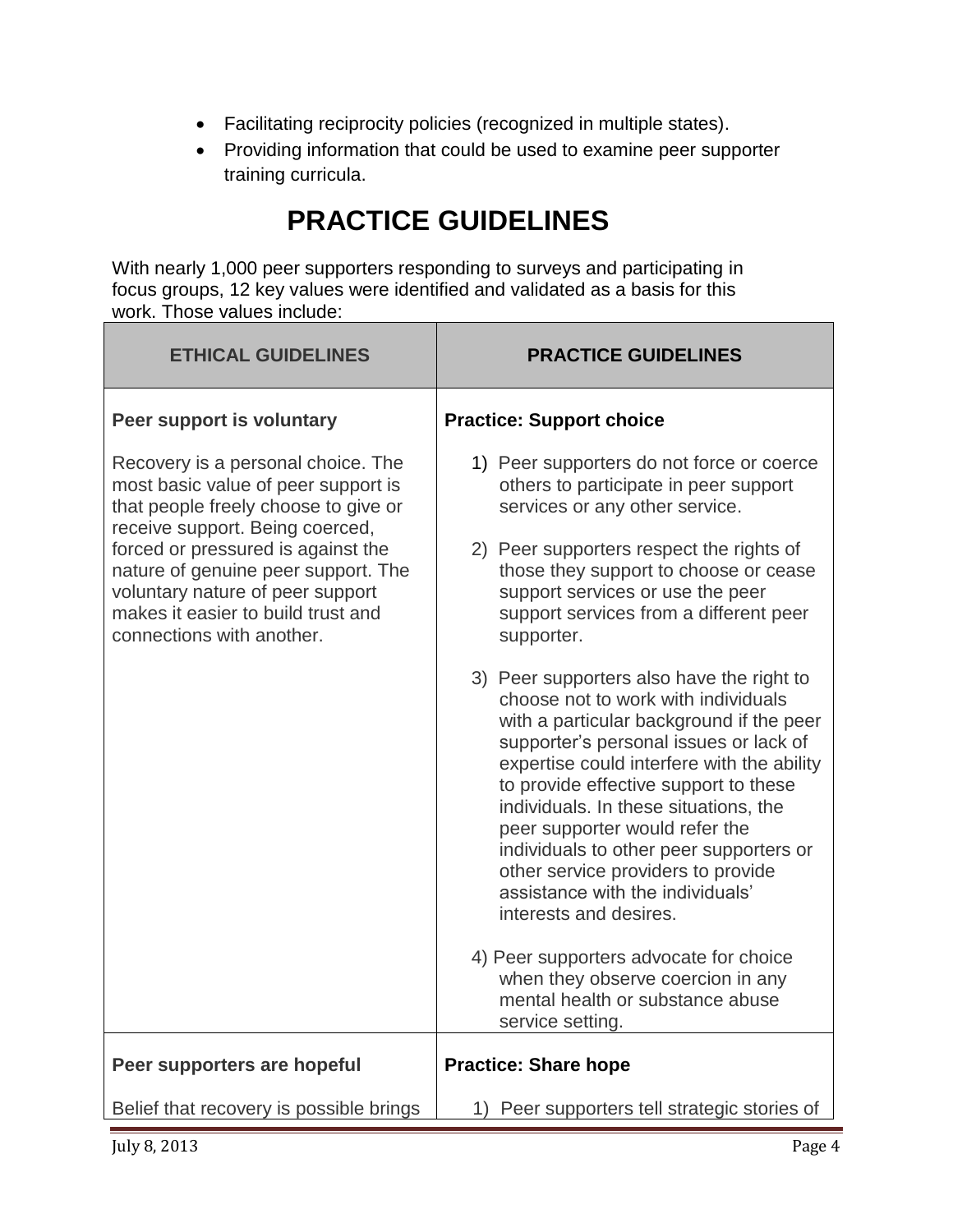| hope to those feeling hopeless. Hope<br>is the catalyst of recovery for many<br>people. Peer supporters demonstrate<br>that recovery is real-they are the<br>evidence that people can and do<br>overcome the internal and external<br>challenges that confront people with<br>mental health, traumatic or substance<br>use challenges. As role models, most<br>peer supporters make a commitment<br>to continue to grow and thrive as they<br>"walk the walk" in their own pathway<br>of recovery. By authentically living<br>recovery, peer supporters inspire real<br>hope that recovery is possible for<br>others. | their personal recovery in relation to<br>current struggles faced by those who<br>are being supported.<br>2) Peer supporters model recovery<br>behaviors at work and act as<br>ambassadors of recovery in all aspects<br>of their work.<br>3) Peer supporters help others reframe<br>life challenges as opportunities for<br>personal growth. |
|-----------------------------------------------------------------------------------------------------------------------------------------------------------------------------------------------------------------------------------------------------------------------------------------------------------------------------------------------------------------------------------------------------------------------------------------------------------------------------------------------------------------------------------------------------------------------------------------------------------------------|-----------------------------------------------------------------------------------------------------------------------------------------------------------------------------------------------------------------------------------------------------------------------------------------------------------------------------------------------|
|                                                                                                                                                                                                                                                                                                                                                                                                                                                                                                                                                                                                                       |                                                                                                                                                                                                                                                                                                                                               |
| Peer supporters are open minded                                                                                                                                                                                                                                                                                                                                                                                                                                                                                                                                                                                       | <b>Practice: Withhold judgment about others</b>                                                                                                                                                                                                                                                                                               |
| Being judged can be emotionally<br>distressing and harmful. Peer<br>supporters "meet people where they<br>are at" in their recovery experience<br>even when the other person's beliefs,<br>attitudes or ways of approaching<br>recovery are far different from their<br>own. Being nonjudgmental means                                                                                                                                                                                                                                                                                                                | 1) Peer supporters embrace differences<br>of those they support as potential<br>learning opportunities.                                                                                                                                                                                                                                       |
|                                                                                                                                                                                                                                                                                                                                                                                                                                                                                                                                                                                                                       | 2) Peer supporters respect an individual's<br>right to choose the pathways to<br>recovery individuals believe will work<br>best for them.                                                                                                                                                                                                     |
| holding others in unconditional<br>positive regard, with an open mind, a<br>compassionate heart and full                                                                                                                                                                                                                                                                                                                                                                                                                                                                                                              | 3) Peer supporters connect with others<br>where and as they are.                                                                                                                                                                                                                                                                              |
| acceptance of each person as a<br>unique individual.                                                                                                                                                                                                                                                                                                                                                                                                                                                                                                                                                                  | 4) Peer supporters do not evaluate or<br>assess others.                                                                                                                                                                                                                                                                                       |
| Peer supporters are empathetic                                                                                                                                                                                                                                                                                                                                                                                                                                                                                                                                                                                        | <b>Practice: Listen with emotional sensitivity</b>                                                                                                                                                                                                                                                                                            |
| Empathy is an emotional connection<br>that is created by "putting yourself in<br>the other person's shoes." Peer                                                                                                                                                                                                                                                                                                                                                                                                                                                                                                      | 1) Peer supporters practice effective<br>listening skills that are non-judgmental.                                                                                                                                                                                                                                                            |
| supporters do not assume they know<br>exactly what the other person is<br>feeling even if they have experienced<br>similar challenges. They ask<br>thoughtful questions and listen with                                                                                                                                                                                                                                                                                                                                                                                                                               | 2) Peer supporters understand that even<br>though others may share similar life<br>experiences, the range of responses<br>may vary considerably.                                                                                                                                                                                              |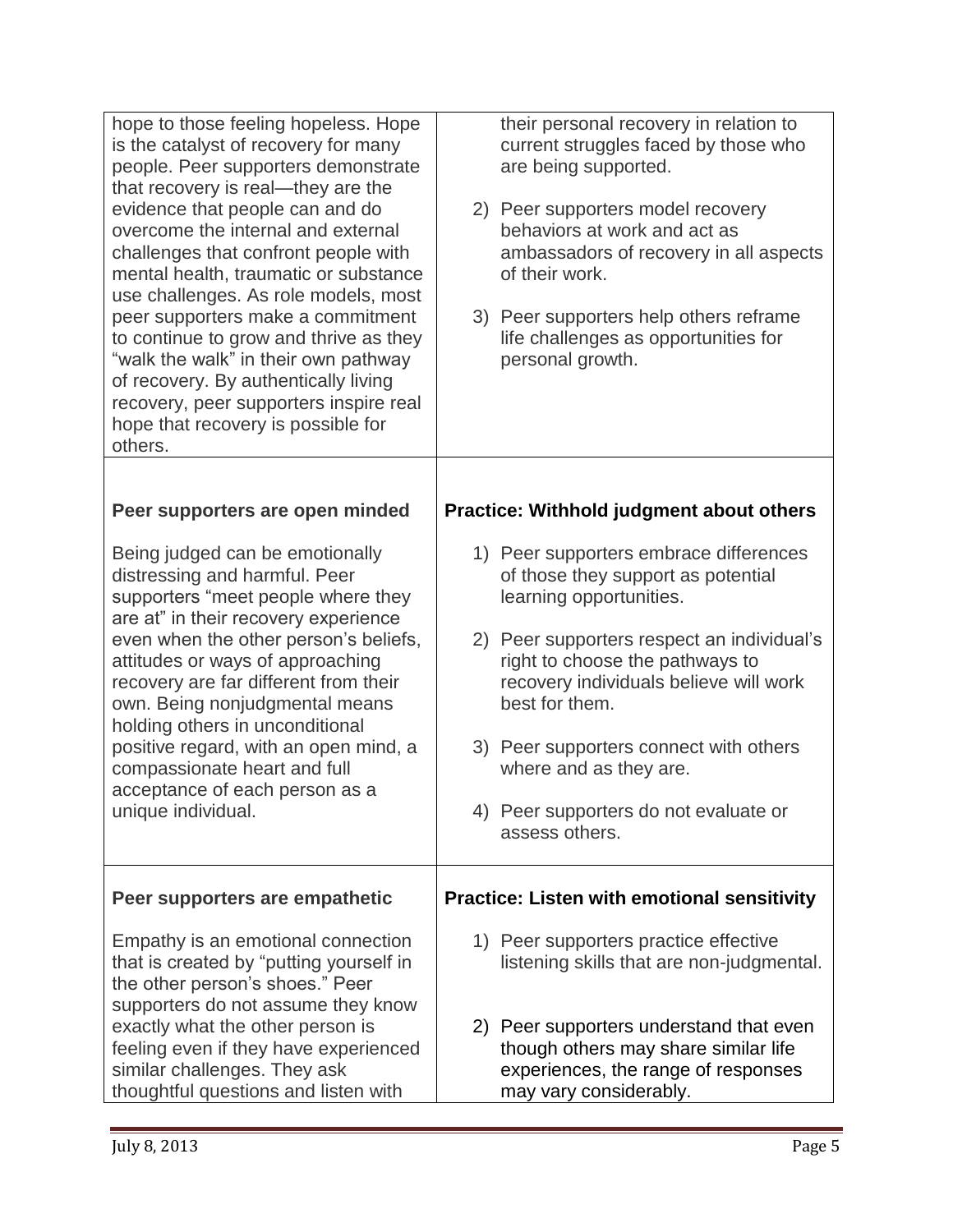| sensitivity to be able to respond<br>emotionally or spiritually to what the<br>other person is feeling.                                                                                                                                                                                                                                                                                                                                                                                         |                                                                                                                                                         |
|-------------------------------------------------------------------------------------------------------------------------------------------------------------------------------------------------------------------------------------------------------------------------------------------------------------------------------------------------------------------------------------------------------------------------------------------------------------------------------------------------|---------------------------------------------------------------------------------------------------------------------------------------------------------|
| Peer supporters are respectful                                                                                                                                                                                                                                                                                                                                                                                                                                                                  | <b>Practice: Be curious and embrace</b><br>diversity                                                                                                    |
| Each person is valued and seen as<br>having something important and<br>unique to contribute to the world. Peer<br>supporters treat people with kindness,<br>warmth and dignity. Peer supporters<br>accept and are open to differences,<br>encouraging people to share the gifts<br>and strengths that come from human<br>diversity. Peer supporters honor and<br>make room for everyone's ideas and<br>opinions and believe every person is<br>equally capable of contributing to the<br>whole. | 1) Peer supporters embrace diversity of<br>culture and thought as a means of<br>personal growth for those they support<br>and themselves.               |
|                                                                                                                                                                                                                                                                                                                                                                                                                                                                                                 | 2) Peer supporters encourage others to<br>explore how differences can contribute<br>to their lives and the lives of those<br>around them.               |
|                                                                                                                                                                                                                                                                                                                                                                                                                                                                                                 | 3) Peer supporters practice patience,<br>kindness, warmth and dignity with<br>everyone they interact with in their<br>work.                             |
|                                                                                                                                                                                                                                                                                                                                                                                                                                                                                                 | 4) Peer supporters treat each person they<br>encounter with dignity and see them as<br>worthy of all basic human rights.                                |
|                                                                                                                                                                                                                                                                                                                                                                                                                                                                                                 | 5) Peer supporters embrace the full range<br>of cultural experiences, strengths and<br>approaches to recovery for those they<br>support and themselves. |
| Peer supporters facilitate change                                                                                                                                                                                                                                                                                                                                                                                                                                                               | <b>Practice: Educate and advocate</b>                                                                                                                   |
| Some of the worst human rights<br>violations are experienced by people<br>with psychiatric, trauma or substance<br>use challenges. They are frequently                                                                                                                                                                                                                                                                                                                                          | 1) Peer supporters recognize and find<br>appropriate ways to call attention to<br>injustices.                                                           |
| seen as "objects of treatment" rather<br>than human beings with the same<br>fundamental rights to life, liberty and                                                                                                                                                                                                                                                                                                                                                                             | 2) Peer supporters strive to understand<br>how injustices may affect people.                                                                            |
| the pursuit of happiness as everyone<br>else. People may be survivors of<br>violence (including physical,<br>emotional, spiritual and mental abuse                                                                                                                                                                                                                                                                                                                                              | 3) Peer supporters encourage, coach and<br>inspire those they support to challenge<br>and overcome injustices.                                          |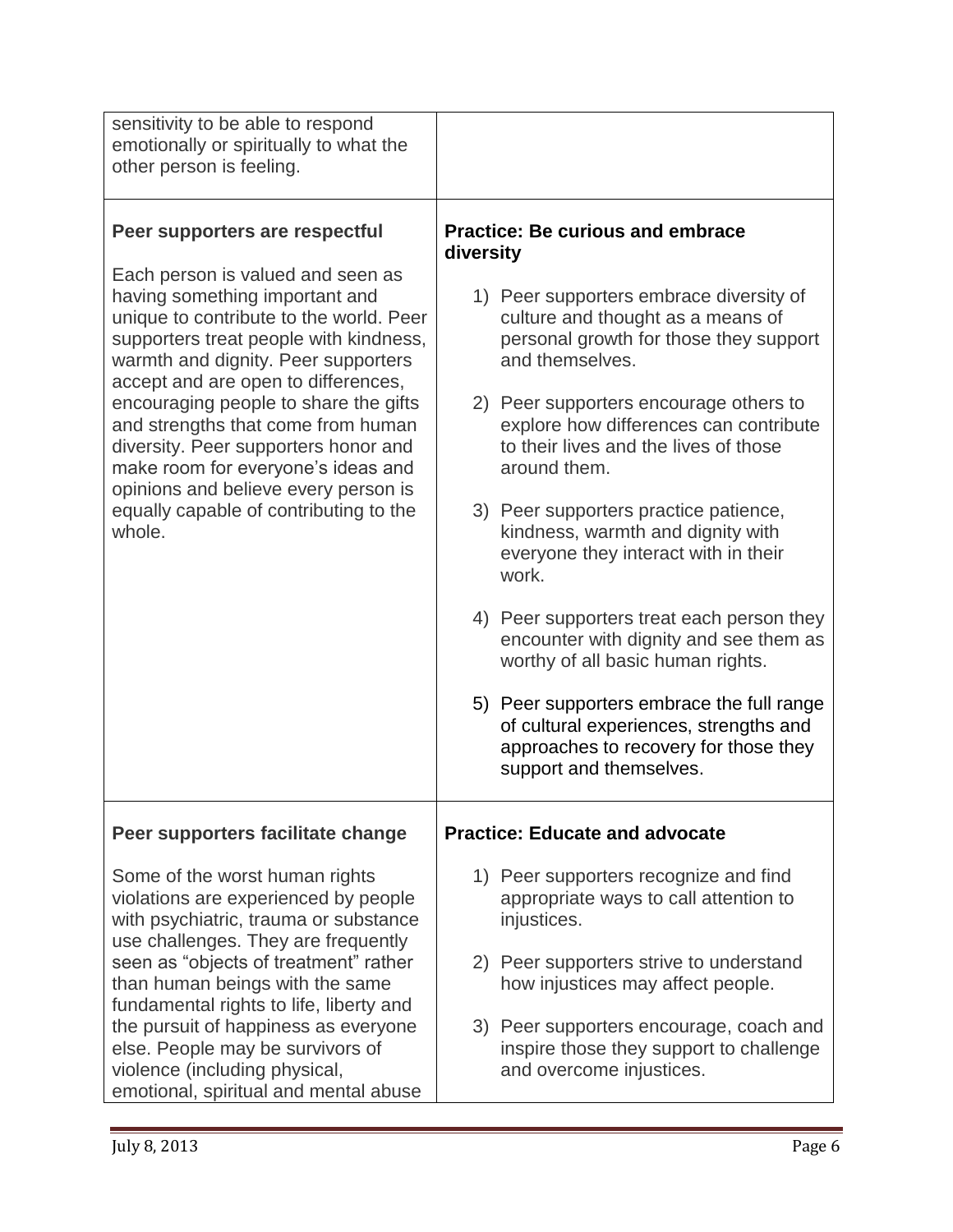| or neglect). Those with certain<br>behaviors that make other<br>uncomfortable may find themselves<br>stereotyped, stigmatized and outcast<br>by society. Internalized oppression is<br>common among people who have<br>been rejected by society. Peer<br>supporters treat people as human<br>beings and remain alert to any<br>practice (including the way people<br>treat themselves) that is<br>dehumanizing, demoralizing or<br>degrading and will use their personal<br>story and/or advocacy to be an agent<br>for positive change. | Peer supporters use language that is<br>4)<br>supportive, encouraging, inspiring,<br>motivating and respectful.<br>5) Peer supporters help those they<br>support explore areas in need of<br>change for themselves and others.<br>6) Peer supporters recognize injustices<br>peers face in all contexts and act as<br>advocates and facilitate change where<br>appropriate. |
|------------------------------------------------------------------------------------------------------------------------------------------------------------------------------------------------------------------------------------------------------------------------------------------------------------------------------------------------------------------------------------------------------------------------------------------------------------------------------------------------------------------------------------------|-----------------------------------------------------------------------------------------------------------------------------------------------------------------------------------------------------------------------------------------------------------------------------------------------------------------------------------------------------------------------------|
| Peer supporters are honest and<br>direct                                                                                                                                                                                                                                                                                                                                                                                                                                                                                                 | <b>Practice: Address difficult issues with</b><br>caring and compassion                                                                                                                                                                                                                                                                                                     |
| Clear and thoughtful communication<br>is fundamental to effective peer<br>support. Difficult issues are                                                                                                                                                                                                                                                                                                                                                                                                                                  | 1) Peer supporters respect privacy and<br>confidentiality.                                                                                                                                                                                                                                                                                                                  |
| addressed with those who are directly<br>involved. Privacy and confidentiality<br>build trust. Honest communication<br>moves beyond the fear of conflict or<br>hurting other people to the ability to<br>respectfully work together to resolve<br>challenging issues with caring and<br>compassion, including issues related<br>to stigma, abuse, oppression, crisis or<br>safety.                                                                                                                                                       | Peer supporters engage, when desired<br>2)<br>by those they support, in candid,<br>honest discussions about stigma,<br>abuse, oppression, crisis or safety.                                                                                                                                                                                                                 |
|                                                                                                                                                                                                                                                                                                                                                                                                                                                                                                                                          | 3) Peer supporters exercise compassion<br>and caring in peer support<br>relationships.                                                                                                                                                                                                                                                                                      |
|                                                                                                                                                                                                                                                                                                                                                                                                                                                                                                                                          | 4) Peer supporters do not make false<br>promises, misrepresent themselves,<br>others or circumstances.                                                                                                                                                                                                                                                                      |
|                                                                                                                                                                                                                                                                                                                                                                                                                                                                                                                                          | 5) Peer supporters strive to build peer<br>relationships based on integrity,<br>honesty, respect and trust.                                                                                                                                                                                                                                                                 |
| Peer support is mutual and<br>reciprocal                                                                                                                                                                                                                                                                                                                                                                                                                                                                                                 | Practice: Encourage peers to give and<br>receive                                                                                                                                                                                                                                                                                                                            |
| In a peer support relationship each<br>person gives and receives in a fluid,                                                                                                                                                                                                                                                                                                                                                                                                                                                             | 1) Peer supporters learn from those they<br>support and those supported learn                                                                                                                                                                                                                                                                                               |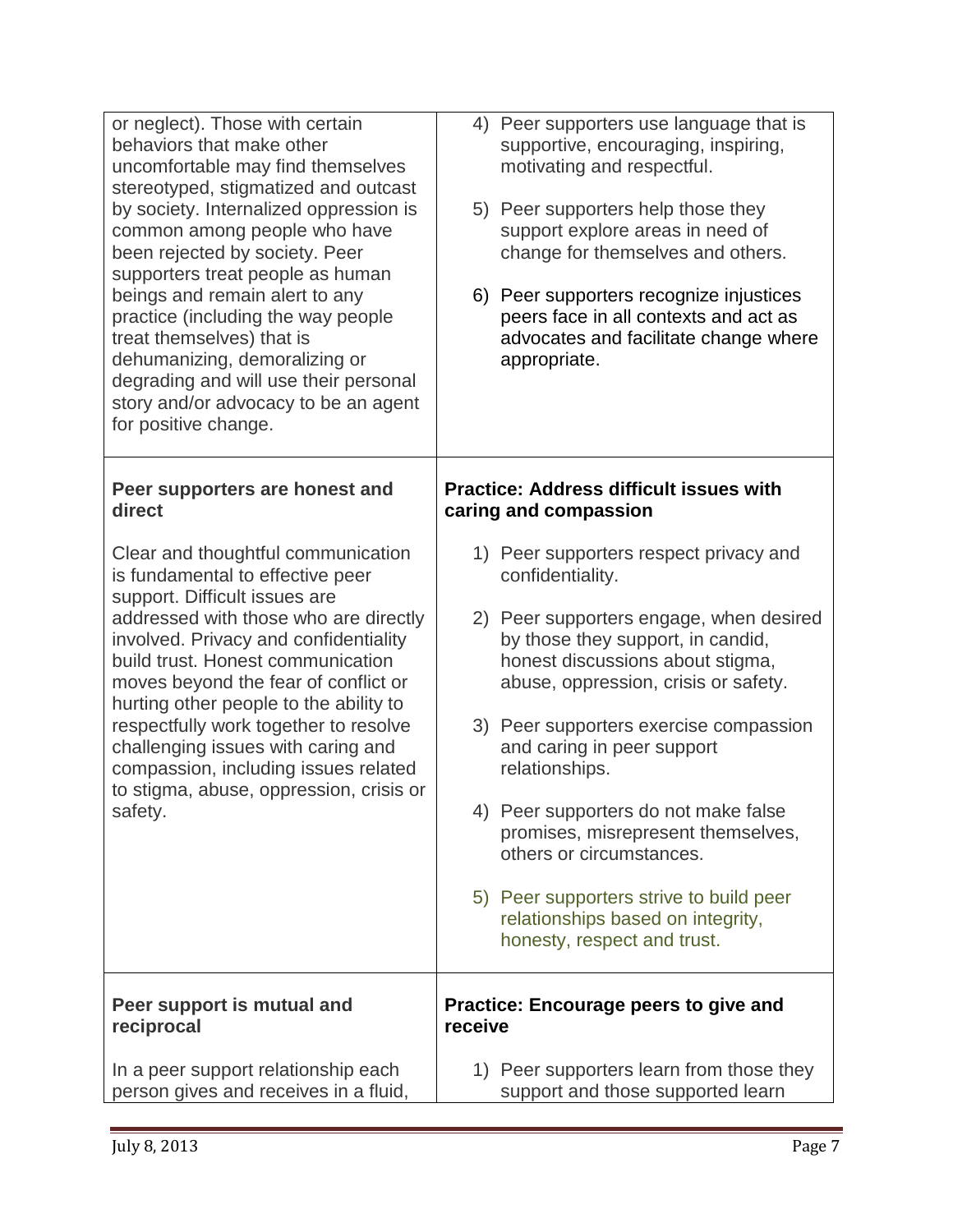| constantly changing manner. This is<br>very different from what most people<br>experience in treatment programs,<br>where people are seen as needing<br>help and staff is seen as providing<br>that help. In peer support<br>relationships, each person has things<br>to teach and learn. This is true<br>whether you are a paid or volunteer<br>peer supporter.          | from peer supporters.<br>2) Peer supporters encourage peers to<br>fulfill a fundamental human need -- to<br>be able to give as well as receive.<br>3) Peer supporters respect and honor a<br>relationship with peers that evokes<br>power-sharing and mutuality, wherever<br>possible.                                                                                                                                                                    |
|---------------------------------------------------------------------------------------------------------------------------------------------------------------------------------------------------------------------------------------------------------------------------------------------------------------------------------------------------------------------------|-----------------------------------------------------------------------------------------------------------------------------------------------------------------------------------------------------------------------------------------------------------------------------------------------------------------------------------------------------------------------------------------------------------------------------------------------------------|
| Peer support is equally shared<br>power<br>By definition, peers are equal.<br>Sharing power in a peer support<br>relationship means equal opportunity<br>for each person to express ideas and<br>opinions, offer choices and contribute.<br>Each person speaks and listens to<br>what is said. Abuse of power is<br>avoided when peer support is a true<br>collaboration. | <b>Practice: Embody equality</b><br>1) Peer supporters use language<br>that reflects a mutual<br>relationship with those they<br>support.<br>2) Peer supporters behave in ways<br>that reflect respect and<br>mutuality with those they<br>support.<br>3) Peer supporters do not express<br>or exercise power over those<br>they support.<br>4) Peer supporters do not<br>diagnose or offer medical<br>services, but do offer a<br>complementary service. |
| Peer recovery support is strengths-<br>focused                                                                                                                                                                                                                                                                                                                            | Practice: See what's strong not what's<br>wrong                                                                                                                                                                                                                                                                                                                                                                                                           |
| Each person has skills, gifts and<br>talents they can use to better their<br>own life. Peer support focuses on<br>what's strong, not what's wrong in<br>another's life. Peer supporters share<br>their own experiences to encourage                                                                                                                                       | 1) Peer supporters encourage others to<br>identify their strengths and use them to<br>improve their lives.<br>2) Peer supporters focus on the strengths<br>of those they support.                                                                                                                                                                                                                                                                         |
| people to see the "silver lining" or the<br>positive things they have gained<br>through adversity. Through peer                                                                                                                                                                                                                                                           | 3) Peer supporters use their own<br>experiences to demonstrate the use of                                                                                                                                                                                                                                                                                                                                                                                 |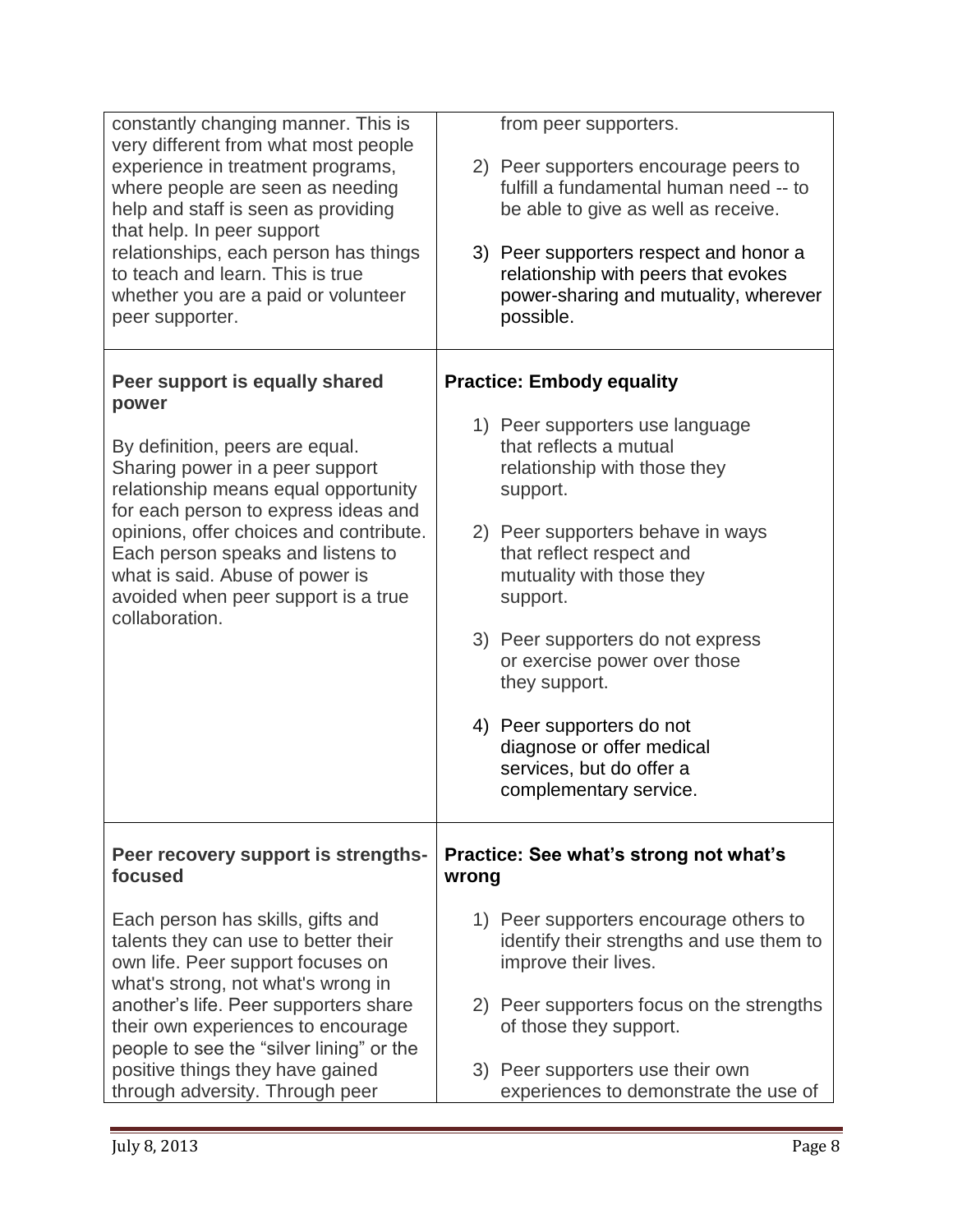| support, people get in touch with their<br>strengths (the things they have going<br>for them). They rediscover childhood<br>dreams and long-lost passions that<br>can be used to fuel recovery.                                                                                                                                                                                                                                                                                                                                                                                                                                                                                                     | one's strengths, and to encourage and<br>inspire those they support.<br>4) Peer supporters encourage others to<br>explore dreams and goals meaningful<br>to those they support. |
|-----------------------------------------------------------------------------------------------------------------------------------------------------------------------------------------------------------------------------------------------------------------------------------------------------------------------------------------------------------------------------------------------------------------------------------------------------------------------------------------------------------------------------------------------------------------------------------------------------------------------------------------------------------------------------------------------------|---------------------------------------------------------------------------------------------------------------------------------------------------------------------------------|
|                                                                                                                                                                                                                                                                                                                                                                                                                                                                                                                                                                                                                                                                                                     | 5) Peer supporters operate from a<br>strength-based perspective and<br>acknowledge the strengths, informed<br>choices and decisions of peers as a<br>foundation of recovery.    |
|                                                                                                                                                                                                                                                                                                                                                                                                                                                                                                                                                                                                                                                                                                     | 6) Peer supporters don't fix or do for<br>others what they can do for<br>themselves.                                                                                            |
| Peer support is transparent                                                                                                                                                                                                                                                                                                                                                                                                                                                                                                                                                                                                                                                                         | <b>Practice: Set clear expectations and use</b><br>plain language                                                                                                               |
| Peer support is the process of giving<br>and receiving non-clinical assistance<br>to achieve long-term recovery from<br>severe psychiatric, traumatic or<br>addiction challenges. Peer supporters<br>are experientially credentialed to<br>assist others in this process.<br>Transparency refers to setting<br>expectations with each person about<br>what can and cannot be offered in a<br>peer support relationship, including<br>privacy and confidentiality. Peer<br>supporters communicate in plain<br>language so people can readily<br>understand and they "put a face on<br>recovery" by sharing personal<br>recovery experiences to inspire hope<br>and the belief that recovery is real. | 1) Peer supporters clearly explain what<br>can or cannot be expected of the peer<br>support relationship.                                                                       |
|                                                                                                                                                                                                                                                                                                                                                                                                                                                                                                                                                                                                                                                                                                     | 2) Peer supporters use language that is<br>clear, understandable and value and<br>judgment free.                                                                                |
|                                                                                                                                                                                                                                                                                                                                                                                                                                                                                                                                                                                                                                                                                                     | 3) Peer supporters use language that is<br>supportive and respectful.                                                                                                           |
|                                                                                                                                                                                                                                                                                                                                                                                                                                                                                                                                                                                                                                                                                                     | 4) Peer supporters provide support in a<br>professional yet humanistic manner.                                                                                                  |
|                                                                                                                                                                                                                                                                                                                                                                                                                                                                                                                                                                                                                                                                                                     | 5) Peer supporter roles are distinct from<br>the roles of other behavioral health<br>service professionals.                                                                     |
|                                                                                                                                                                                                                                                                                                                                                                                                                                                                                                                                                                                                                                                                                                     | 6) Peer supporters make only promises<br>they can keep and use accurate<br>statements.                                                                                          |
|                                                                                                                                                                                                                                                                                                                                                                                                                                                                                                                                                                                                                                                                                                     | 7) Peer supporters do not diagnose nor<br>do they prescribe or recommend                                                                                                        |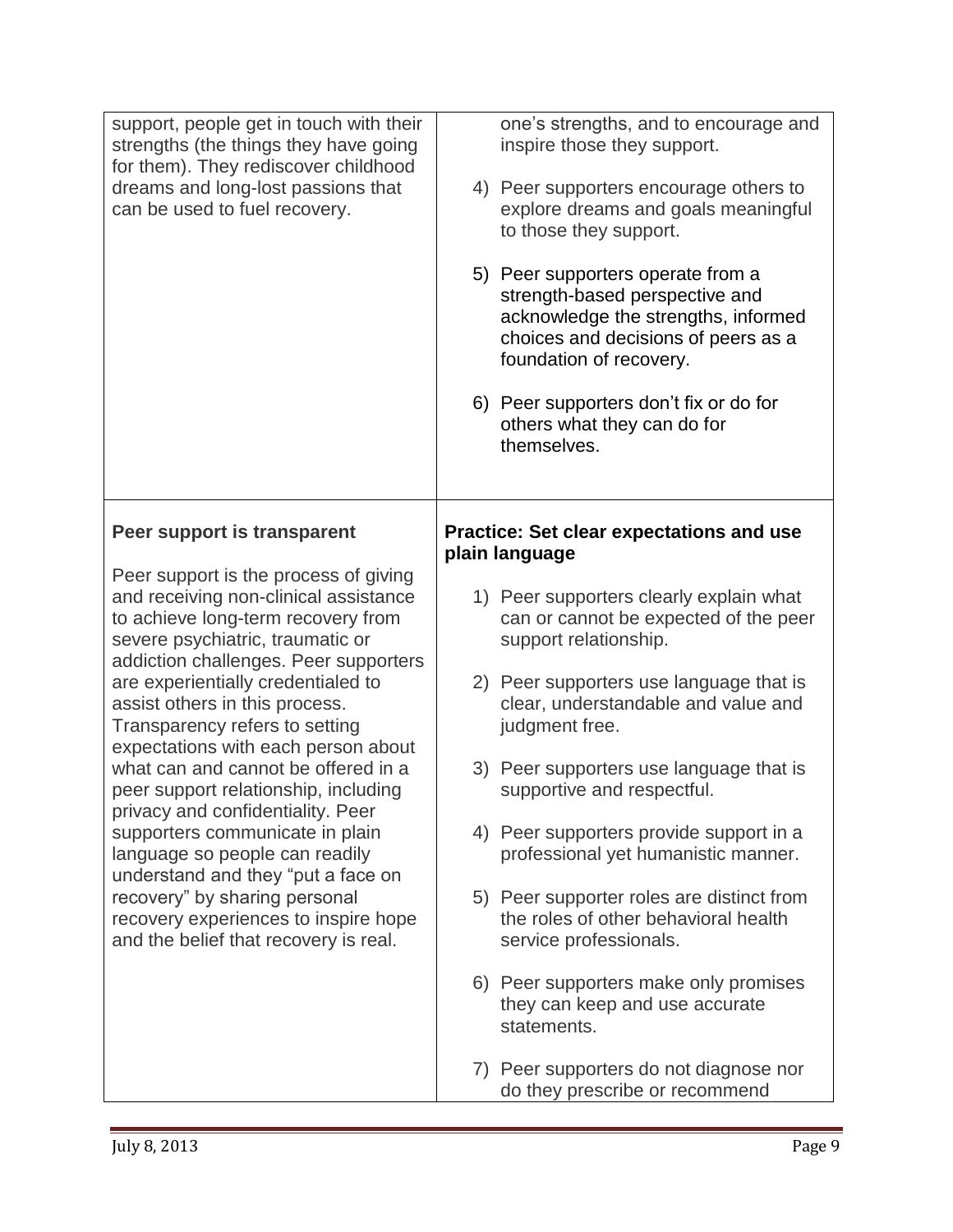|                                                                                                                                                          | medications or monitor their use.                                                                                                           |
|----------------------------------------------------------------------------------------------------------------------------------------------------------|---------------------------------------------------------------------------------------------------------------------------------------------|
| Peer support is person-driven                                                                                                                            | Practice: Focus on the person, not the<br>problems                                                                                          |
| All people have a fundamental right to<br>make decisions about things related<br>to their lives. Peer supporters inform<br>people about options, provide | 1) Peer supporters encourage those they<br>support to make their own decisions.                                                             |
| information about choices and respect<br>their decisions. Peer supporters<br>encourage people to move beyond                                             | 2) Peer supporters, when appropriate,<br>offer options to those they serve.                                                                 |
| their comfort zones, learn from their<br>mistakes and grow from dependence<br>on the system toward their chosen                                          | 3) Peer supporters encourage those they<br>serve to try new things.                                                                         |
| level of freedom and inclusion in the<br>community of their choice.                                                                                      | 4) Peer supporters help others learn from<br>mistakes.                                                                                      |
|                                                                                                                                                          | 5) Peer supporters encourage resilience.                                                                                                    |
|                                                                                                                                                          | 6) Peer supporters encourage personal<br>growth in others.                                                                                  |
|                                                                                                                                                          | 7) Peer supporters encourage and coach<br>those they support to decide what they<br>want in life and how to achieve it<br>without judgment. |

## **GLOSSARY**

In addition to identifying values upon which practice standards can be developed, it was necessary to define "peer support," "peer supporter," "peer" "peer support relationship" and "practice standards." Using surveys, literature reviews and consultations with the advisory group, the following definitions were developed:

#### **PEER SUPPORT**

Peer support is the process of giving and receiving non-clinical assistance to achieve long-term recovery from severe psychiatric, traumatic or addiction challenges. This support is provided by peer supporters - people who have "lived experience" and have been trained to assist others in initiating and maintaining long-term recovery and